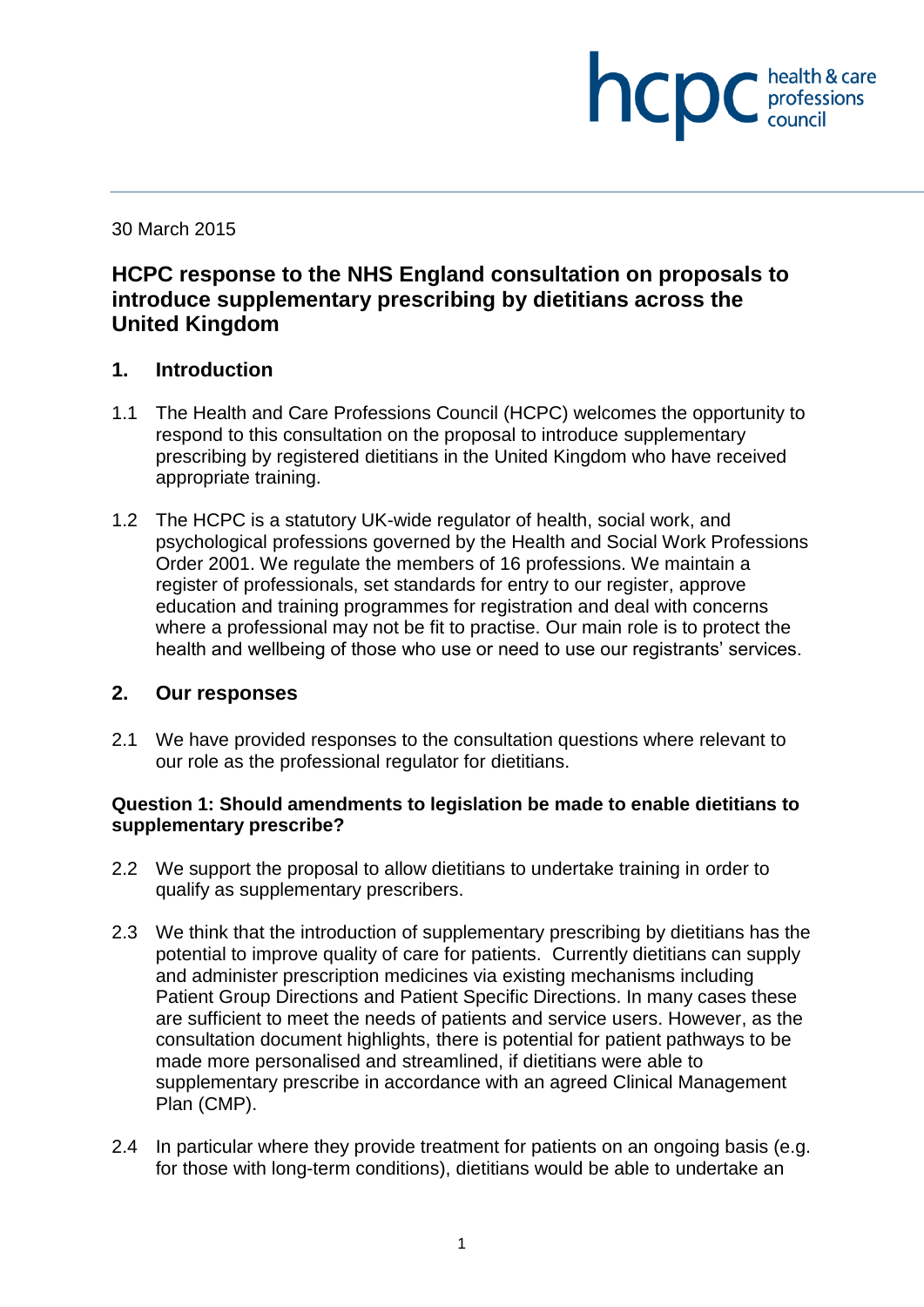assessment, provide advice and supply the patient with a prescription at the same appointment, rather than needing to refer the patient back to their GP or to another prescriber. We believe that the ability to deliver more timely and continuous treatment ultimately has the potential to improve patient outcomes.

- 2.5 Supplementary prescribing has already been successfully introduced for three other HCPC-registered professions, namely physiotherapists, chiropodists / podiatrists and radiographers. Therefore there is already a system of regulation in place to ensure safe and effective supplementary prescribing by members of these professions, which is easily applicable to dietitian supplementary prescribing.
- 2.6 The HCPC has produced standards for prescribing<sup>1</sup> which set out requirements for programmes delivering prescribing training, as well as the skills, knowledge and understanding necessary for safe and effective supplementary prescribing practice. The standards are generic across professions and therefore would apply to supplementary prescribing by dietitians without the need for amendment.
- 2.7 We use the standards for prescribing when making decisions about approval of prescribing training programmes. We would continue to undertake this function in respect of new programmes or existing programmes wishing to extend their intake to include dietitians. This would ensure that dietitians qualifying in supplementary prescribing are able to practice safely and effectively.
- 2.8 We would annotate the HCPC Register entries of dietitians who have completed an approved training course in supplementary prescribing. The annotation ensures that only appropriately training dietitians can supplementary prescribe and also enables service users and members of the public to see who is qualified.
- 2.9 In addition, dietitian supplementary prescribers would continue to be required to meet all of the other standards set by the HCPC, including the standards of proficiency for dietitians; the standards of conduct, performance and ethics; and the standards for continuing professional development. <sup>2</sup> Furthermore, robust clinical governance arrangements would also be vital to ensuring that dietitian supplementary prescribing is carried out appropriately and safely.

#### **Question 2: Do you have any additional information as to why the proposal for supplementary prescribing by dietitians SHOULD go forward?**

**Question 3: Do you have any additional information as to why the proposal for supplementary prescribing by dietitians SHOULD NOT go forward?**

**<sup>.</sup>** <sup>1</sup> The standards for prescribing were published in 2013 and can be found here: http://www.hcpcuk.org/publications/standards/index.asp?id=692

<sup>2</sup> All HCPC standards are published on our website: http://www.hcpcuk.org/aboutregistration/standards/